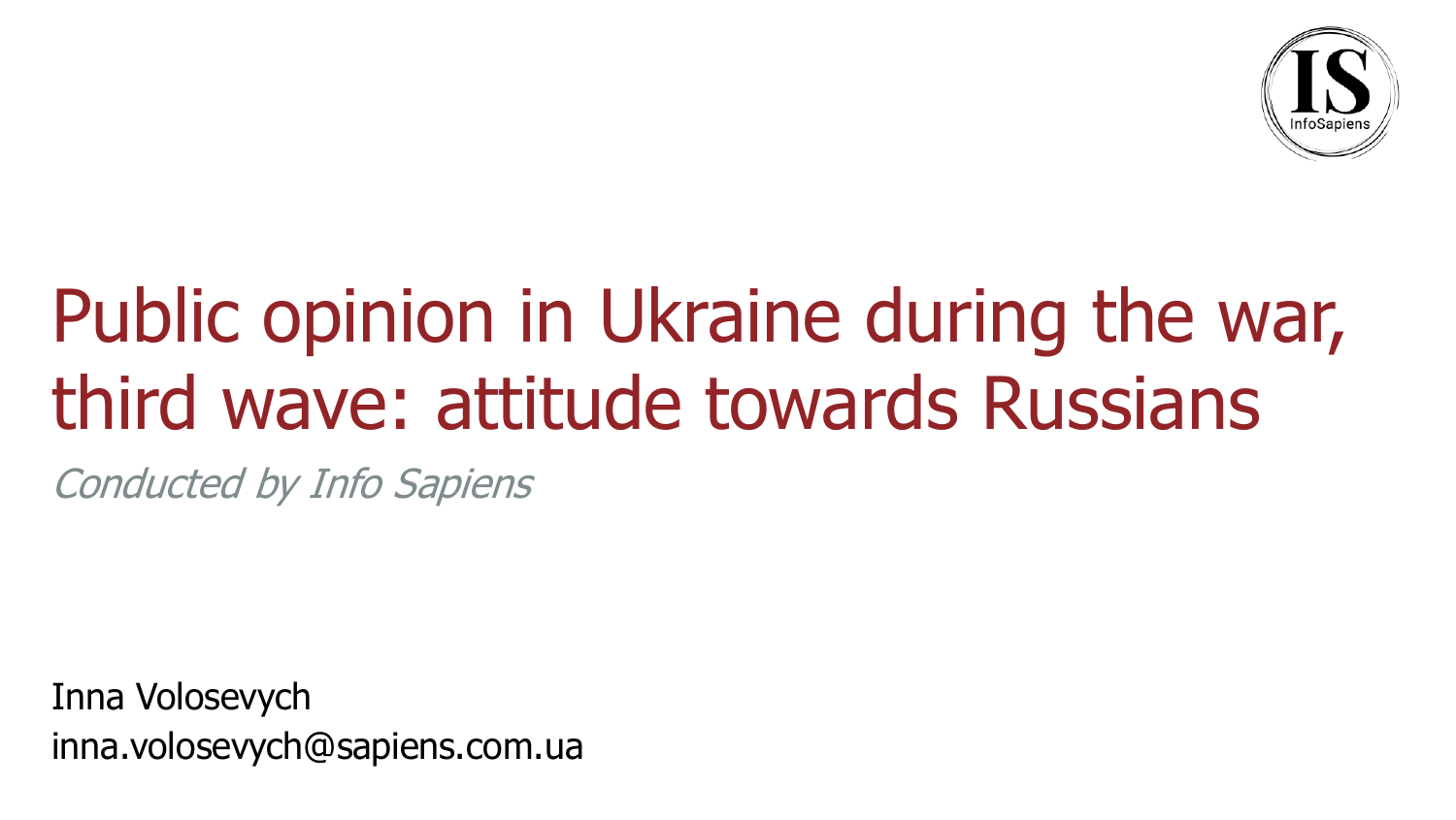# Methodology



| <b>RESEARCH METHOD:</b>                  | Computer-assisted telephone interviews (CATI),<br>based on a random sample of mobile phone numbers                                       |
|------------------------------------------|------------------------------------------------------------------------------------------------------------------------------------------|
| <b>GEOGRAPHY OF</b><br><b>RESEARCH:</b>  | Ukraine excluding AR Crimea and NGCA of Donetska and<br>Luhanska oblasts. The survey does not cover Ukrainians<br>who have moved abroad. |
| <b>TARGET AUDIENCE:</b>                  | adult population of Ukraine                                                                                                              |
| <b>SAMPLE SIZE:</b>                      | 1 <sup>st</sup> wave: 1024 respondents. Margin of sample error does not<br>exceed 3,1%.                                                  |
|                                          | 2 <sup>nd</sup> wave: 1032 respondents. Margin of sample error does<br>not exceed 3,1%.                                                  |
|                                          | 3 <sup>d</sup> wave: 1033 respondents. Margin of sample error does not<br>exceed 3,1%.                                                   |
| <b>PERIOD OF THE</b><br><b>RESEARCH:</b> | $1st$ wave: March 3-4 2022                                                                                                               |
|                                          | 2 <sup>nd</sup> wave: March 14-15 2022                                                                                                   |
|                                          | 3 <sup>d</sup> wave: March 28-29 2022                                                                                                    |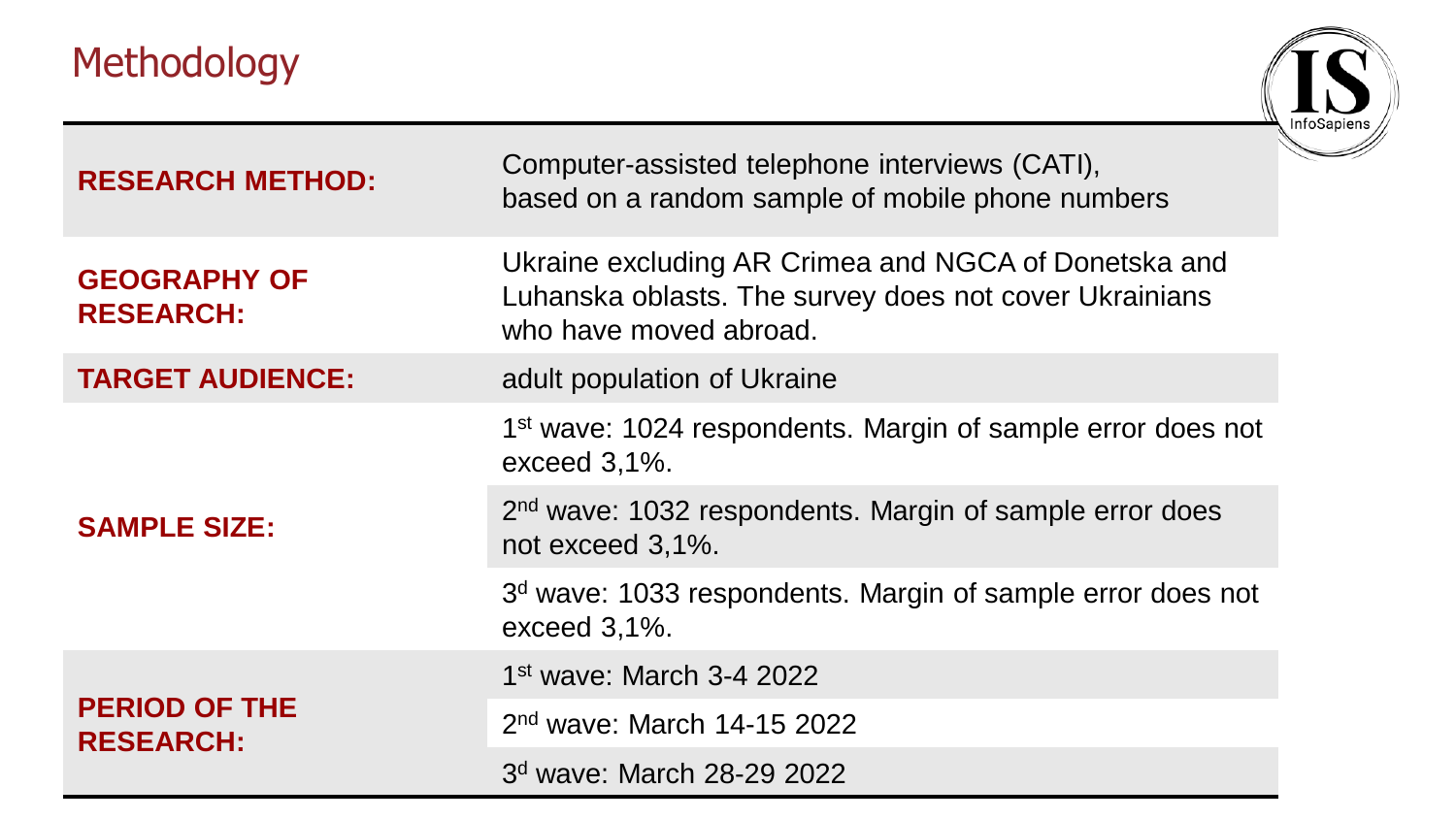#### In your opinion, how much are ordinary Russians to blame for the invasion? **Among all respondents**



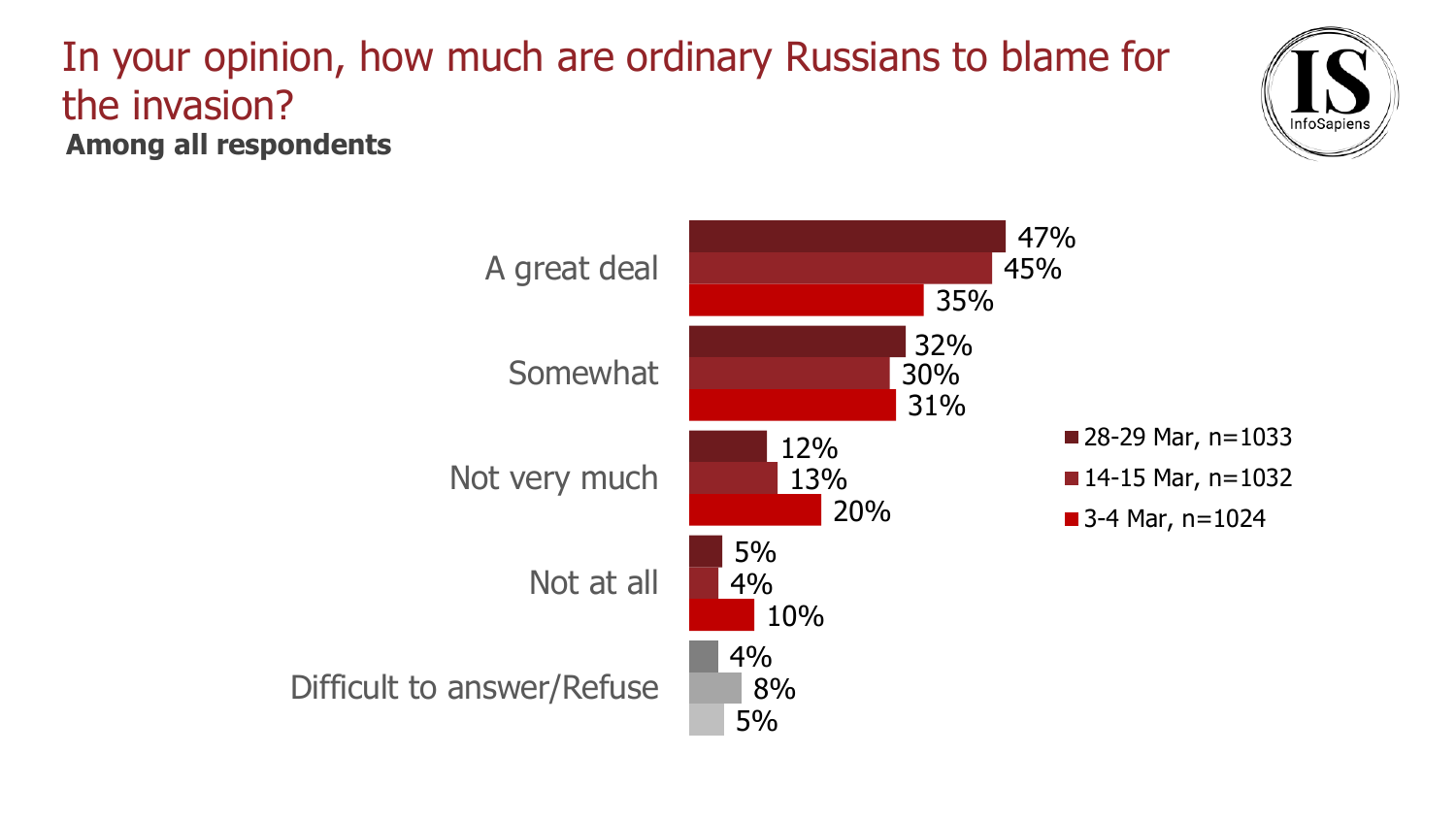#### Do you have close relatives or friends that live in Russia? **Among all respondents**



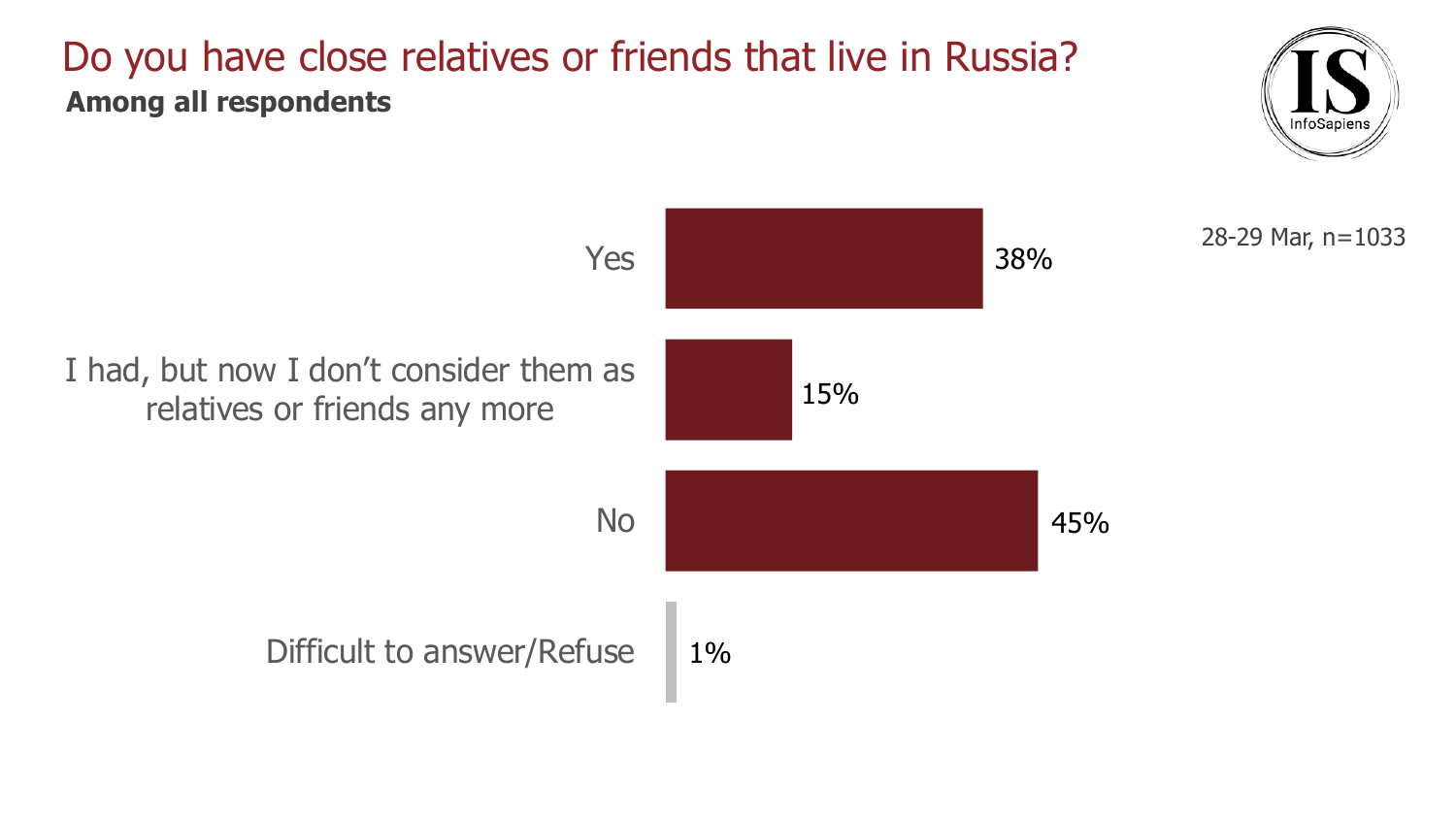### Do you communicate with them?

(% of those who have close relatives or friends in Russia,  $N = 554$ )



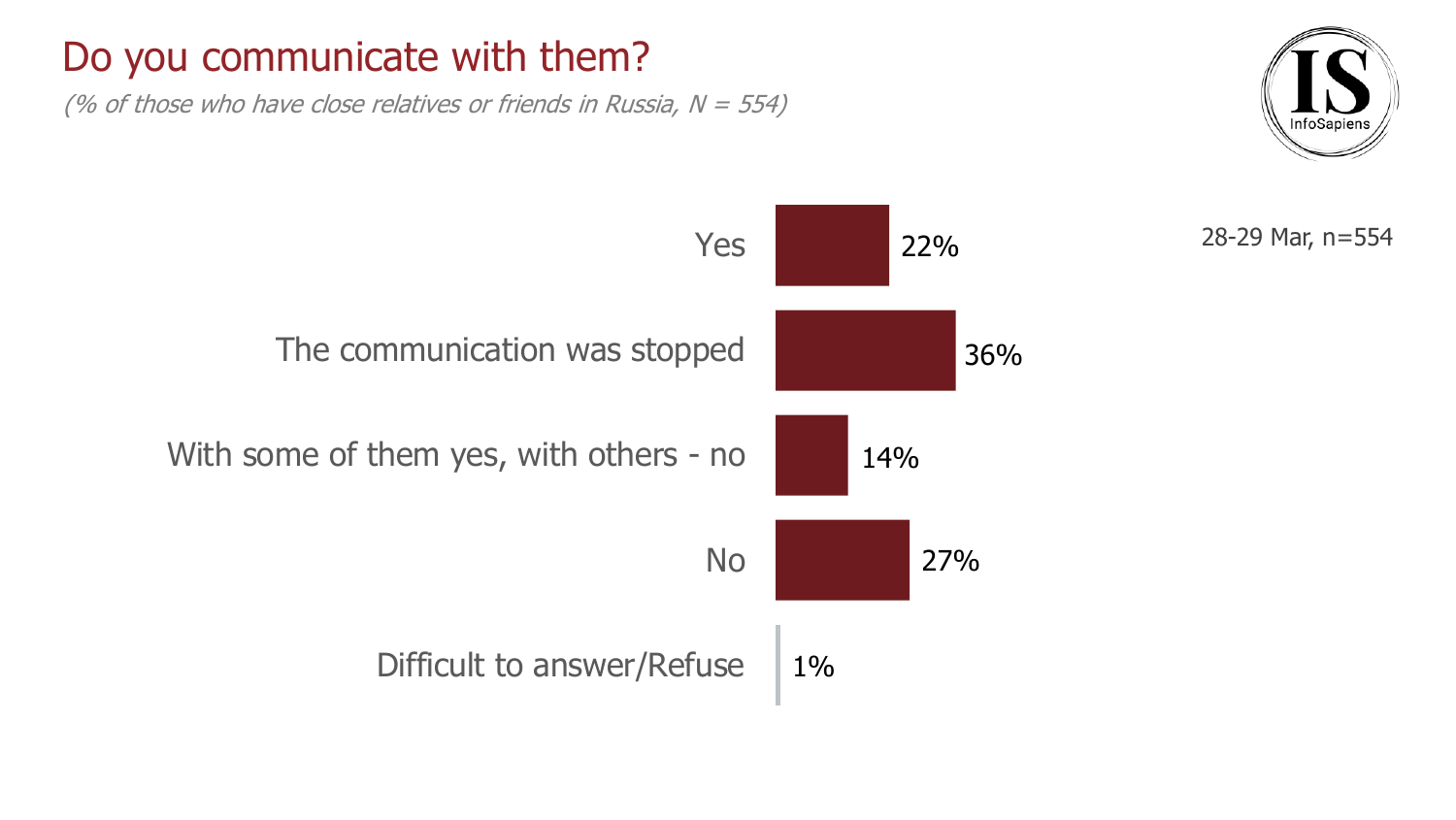## Do they support putin?

(% of those who have close relatives or friends in Russia,  $N = 554$ )





28-29 Mar, n=554